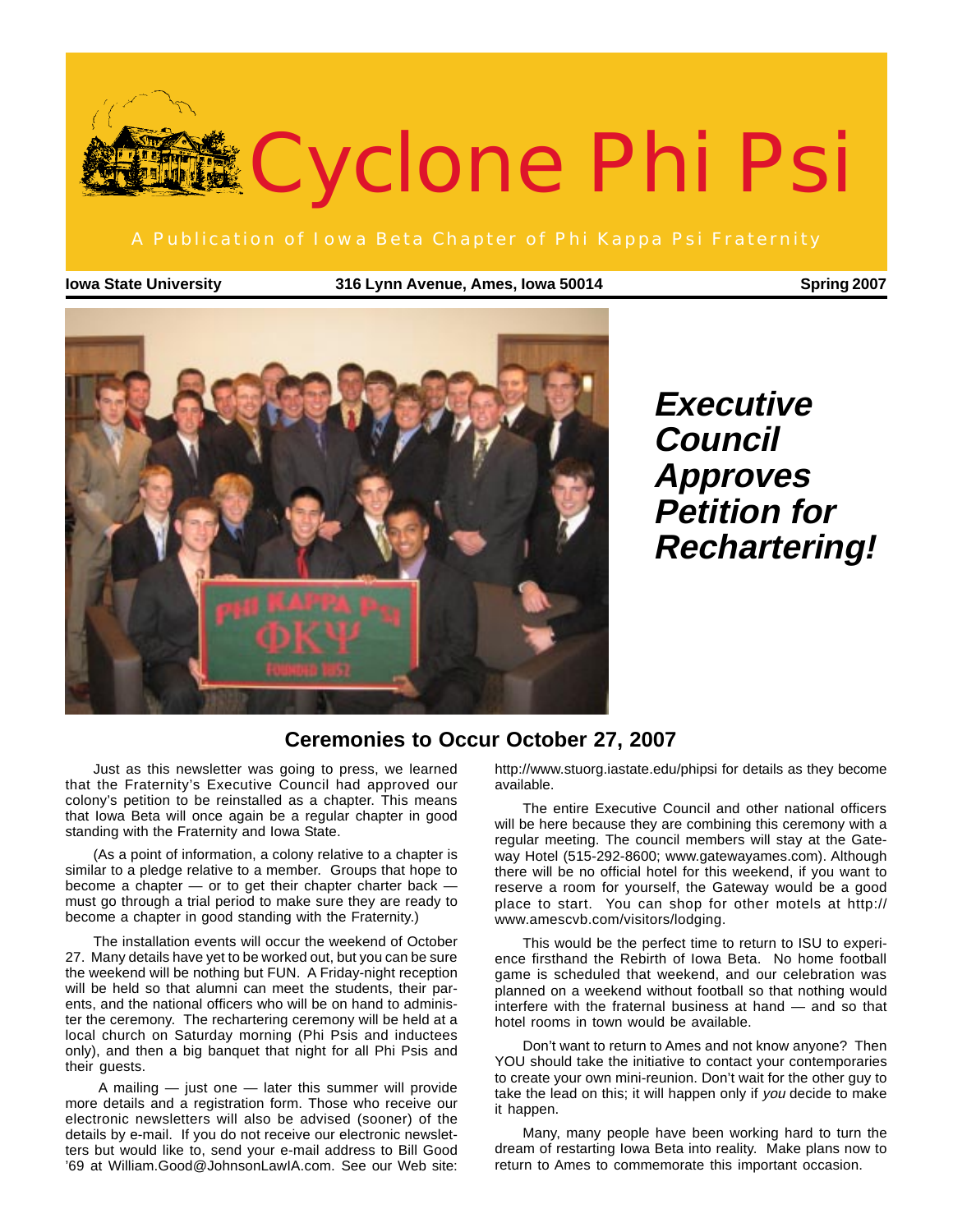

**Pat Pannkuk and Chris Rada with Cabo Alpha founder Jerry Nelson.**

In March, nine of my Iowa Beta colony brothers and I were fortunate enough to participate in the 2007 American Leadership Academy (a k a Cabo Alpha) in beautiful Cabo San Lucas, Mexico. Going in, I had a fairly simple plan: spend hours on the beach, check out the night life, and put in my time at the seminars — if I had to. But to my surprise, the seminars turned into a "want to," not a "have to."

The American Leadership Academy is a means for the leaders of tomorrow to learn from some of today's top business leaders. Started in 1998 by Jerry Nelson , California Epsilon '48, the Academy is held at Brother Nelson's beautiful compound — where the alumni stay — and hotel — where the undergraduates stay, both of which overlook the Sea of Cortez. During the week we were there, the seminars covered, among other topics, the following: poli-

**"Cabo Alpha" 2007** tics in life, leadership, success in col-<br>lege and life, personal goal-setting. lege and life, personal goal-setting, what women want, building great credit, etiquette for life, teamwork, excellence, getting the job, marketing, and recruitment.

> A variety of speakers presented at Cabo Alpha, all with their own life lessons to share with our curious minds. Jerry Nelson, an Endowment Fund Trustee — and a founder of the company Ticketmaster, spoke to us about the ethics of being a man and what it takes to be a winner. The Fraternity's Vice-President, Paul Wineman, Washington Alpha '55, a professional negotiator, enlightened us about "the art of negotiating," a tool that came in handy when trying to get a "fair" late night cab ride back to the resort!

> The classes ran four hours a day, leaving us plenty of time to enjoy the fun and sun of one of the world's hot spots. What a great place for a vacation! If you have never been to Cabo San Lucas, I would recommend bringing all the Phi Psi apparel you can. Phi Kappa Psi fraternity has the status of royalty with the natives of Cabo. We can thank Jerry "Captain" Nelson for this. At most restaurants and night spots, we only had to mention Phi Psi to become automatic VIPs. Along with its exciting night life, the area's beauty and serenity were perfect for relaxing and building strong relationships with the 150-plus Phi Psi students from across the country who were there that week.



**Colony members in Cabo. Front, l-r: Dustin Collicot and Pat Pannkuk. Back: Bryan Hoag, Josh Jensen, Morgan James, Chris Rada, Umang Patel, Troy Bergfeld, Nick Decker, and Karl Hafencher.**

 — Josh Jensen I speak for all of us who attended when I say that the American Leadership Academy has been one of the best things that has happened in our lives. Combining as it does valuable information, professional networking, and an extraordinary vacation, Cabo Alpha is a program that no Phi Psi should miss.

### **Colony Report**



**ISU students hunt for the iPod at the Phi Psi Shindig.**

This semester has been a great one for the Iowa Beta Colony. At the end of spring semester, we submitted our Petition to be reinstalled as a chapter to the Executive Council. The petitioning process was long and difficult, yet it was beneficial in that it built a sense of accomplishment and brotherhood. As reported elsewhere in this issue, we will regain our charter this fall!

Our involvement with campus activities continues to grow. In January, many of our members participated in ISU's 15 hour Dance Marathon, which raised nearly \$161,000 to benefit the Children's Hospital of Iowa at University of Iowa Hospitals and Clinics through the Children's Miracle Network. Now in its tenth year, Dance Marathon is the campus's largest philanthropy.

In April, we held our own philanthropic event on central campus, entitled the "Phi Psi Shindig." We teamed up with the Block and Bridle Club and the Rodeo Club to serve hamburgers, etc., during the lunch hour under a tent right west of Curtis Hall. For an extra contribution, students could try their luck at searching for an iPod in a big pile of straw brought in for the event. Even though the weather didn't cooperate — temperatures were well below freezing and the wind was howling — the event raised \$350 for the benefit of the local Boys and Girls Club. Had we lucked out with a better weather day, the amount raised would have been substantially higher. Nonetheless, the event went well and the *Iowa State Daily* had a nice picture of it in the next day's edition. Continued on page 4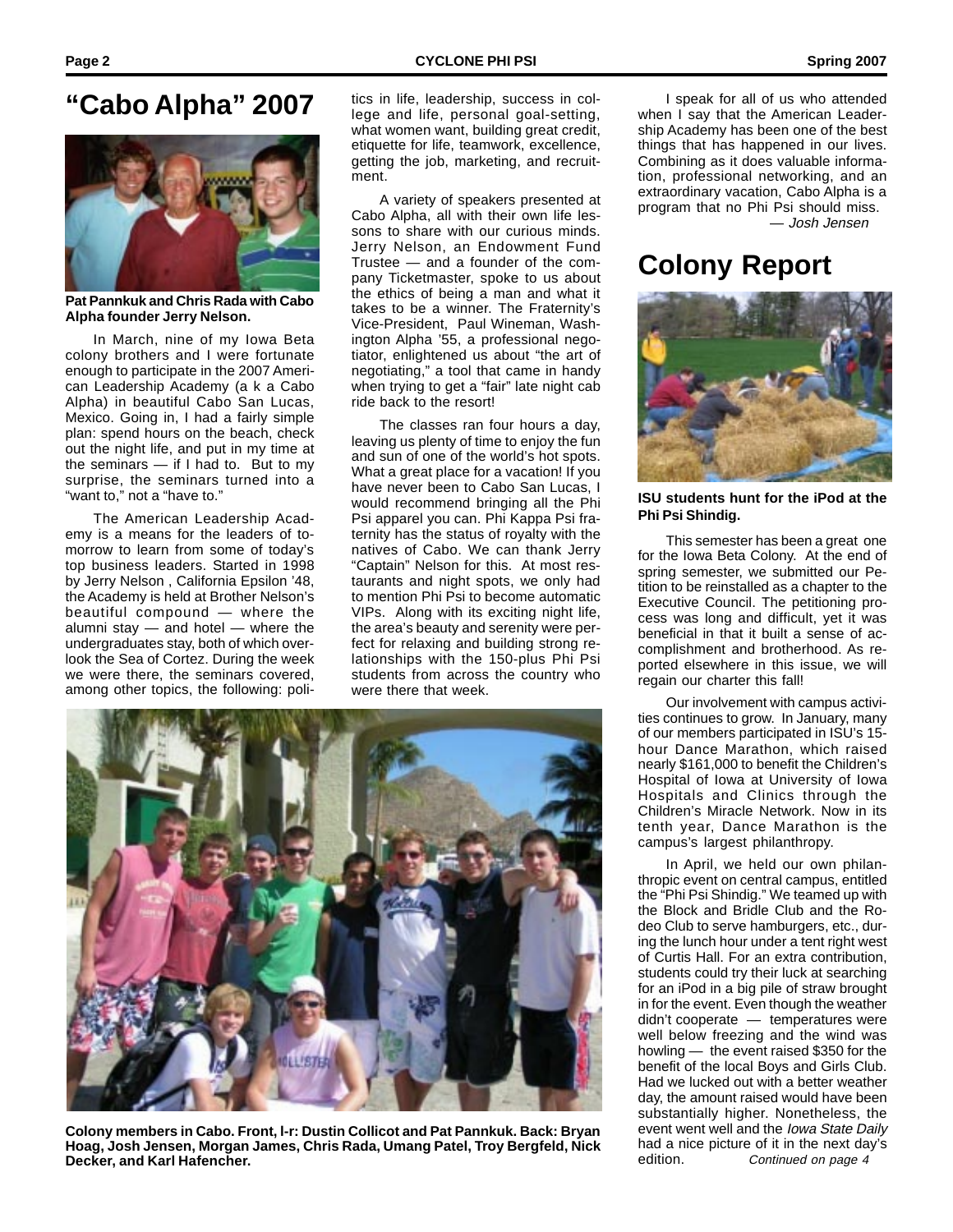## **Colony Opens House Doors to Spring Dinner Guests**



**Ames Mayor Ann CampbelI and ISU President and Mrs. Geoffroy visit Phi Kappa Psi for dinner.**

We continued our dinner guest program spring semester. Guests who joined us included:

**Doug and Joellen Pyle**. Doug is a principal in the accounting firm of DD Pyle Co., a respected accounting firm in Ames. He has served on a number of local boards, and has been involved in real estate development. His wife, Joellen, is a retired oncology nurse.

**Hillary Isebrands-Gerdes, daughter of Jud Isebrands '62-761**. Hillary is enrolled in the Ph.D. program in civil engineering, and is a graduate assistant. She is an ISU graduate and a member of Alpha Delta Pi sorority, where she serves as an advisor.

**Gary and Janet Thompson**. Gary, the "Roland Rocket," is truly an Iowa State sports icon. He was ISU's first twosport All-American (basketball and baseball). He helped the Cyclones qualify for their first-ever College World Series, and was a key part in one of the most dramatic basketball games in ISU history — a 1957 game in the old Armory where the Cyclones upset the #1 Kansas Jayhawks, led by Wilt Chamberlain. Many of you would know of Gary through his broadcasting, as he spent 34 years as a color commentator not only for Iowa State, but also for the Big 8 and Big 12 Conferences. Gary remembered many Phi Psis from his playing days because

we had several athletes in the chapter during that period.

**Jay Horton**. Jay has been the ISU golf coach since 2000. A 1991 graduate of Alabama-Birmingham, he was twice named to the Sun Belt All-Conference Team. Jay, a native of Ames, is considered one of the best players and instructors in the state of Iowa.

**Ann Campbell**. Ann is the Mayor of Ames and the daughter of Carl Hamilton, a former chair of the Journalism Department and a former ISU Vice-President. Mayor Campbell resides in the south-of-campus area, and appreciates our efforts to improve the neighborhood by renovating our historic chapter house.

**Gregory and Kathy Geoffroy**. Mr. Geoffroy has been president of Iowa State since July 2001. He is also an ISU professor of chemistry. President Geoffroy began his academic career in 1974 at Penn State University, where he steadily moved up the ranks to become dean of the college of science in 1989. In 1997, he was appointed senior vice president for academic affairs and provost at the University of Maryland, College Park. President Geoffroy (ΤΚΕ, Univ. of Louisville) and Mrs. Geoffroy (Κ∆, Univ. of Louisville) expressed their appreciation for the campus leadership demonstrated by members of the Greek community.

**Pete Englin**. Formerly the Dean of Students, Pete is now the Director of the Department of Residence. Although the dorms and the Greek chapters compete to fill their respective beds, a good relationship nonetheless exists between Dean Englin's department and the Greek community. He pointed out that students who live in the dormitories and Greek houses have a much higher graduation rate than those who move directly into apartments (and with all of the apartments being built in Ames these days, that happens more than you might think).

**Marcus Dunn**. Our undergraduates who attended Founders Day in Des Moines met Marcus at that function and liked him so well that they invited him to be one of our dinner guests. Marcus is a 1982 initiate from our West "By God" Virginia Alpha Chapter at West Virginia University, Morgantown. He lives in the Des Moines area, where he is a chiropractor. Marcus helped reinforce the concept that Phi Kappa Psi extends well beyond the confines of Iowa State University.

**Phi Psi Ladies**. During Valentine's week, the following students were guests one night: Claire Davison, daughter of Burns Davison '79; Mary Beth Lease, niece of Mike Gilhooly '78; Lindsay Hanger, niece of Bob Patrick '72; Michelle Miller, daughter of Jim Miller '71 and niece of Tom Miller '69; and Lisa Braley, daughter of Bruce Braley '76. It was fun and meaningful to have them here because all of their relatives made significant contributions to the chapter as undergraduates, and all have been supportive in one way or another of our efforts to bring Iowa Beta back to Iowa State. We plan to do this again next year, and to include any other Phi Psi ladies on campus.

We've had a lot of fun with our dinner guest program this year. It's been a great way for our members to interact directly with various campus and community leaders. We'll continue with more of the same next year.

Also next year, we intend to expand our dinner guest program to include more of our area alumni. We plan to designate one or two Mondays a month for alumni guests, so if you live in central Iowa, please say "yes" if you receive a call. We won't be able to invite all area alumni next year — there are too many to accommodate in one year — but we're going to make a good start!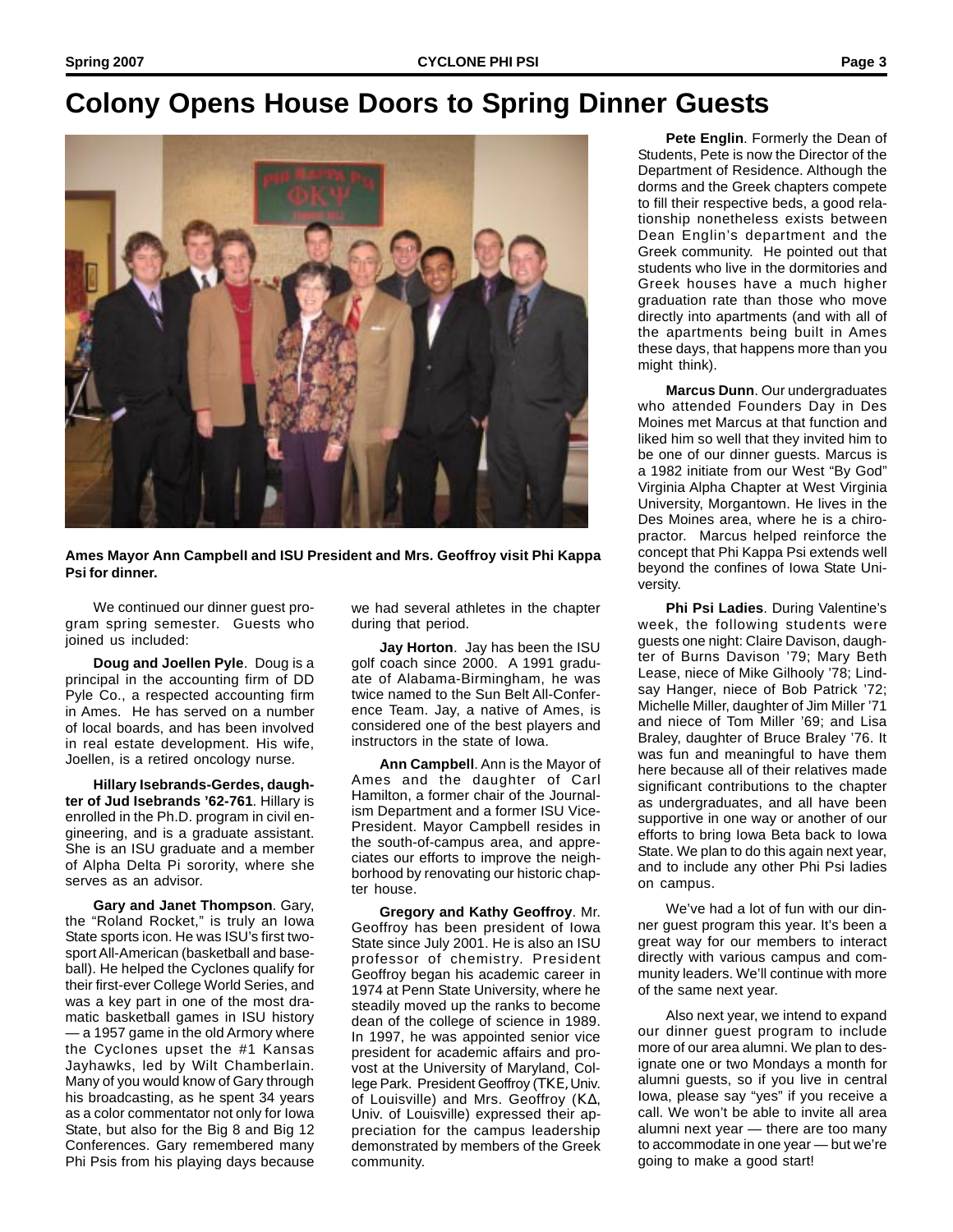#### **Colony Report** (Continued from page 2)



**L-r: Peter Anderson, Ben Kenkel, Nick Decker, Mom Lindy, Umang Patel, Pat Pannkuk, and Kevin Klein at the Dance Marathon.**

We had a successful Greek Week teamed with ΤΚΕ, ΑΟΠ, and ΑΣΦ. Our group placed first in spirit banner, window painting (designed and painted by our own Luke Sheeler), and overall spirit award. We also constructed a bed-racing frame and a boat for the canoe races to pass along to future generations of Iowa Betans. The boat, christened the "S.S. Marilyn," fared well and will be a top contender for years to come. The bed-racing frame will undergo some major modifications for streamlining and weight reduction before next year's event.

Our outstanding participation and performance in campus events has attracted the attention of many of the larger, more established chapters for future team-ups. We were approached this spring by ΦΓ∆, ΣΑΕ, ΣΦΕ, ∆Τ∆, and others about Homecoming 2007. In the end, we chose to be paired with the Delts and Kappas. We should do well, and it should be a lot of fun.

In February, we hosted our second Family Weekend of the year. Our fall semester weekend was held in conjunction with ISU's Family Weekend football game. We had another good turnout of parents and other relatives. These weekends are a great way for our parents to meet the other men in the colony, and to meet each other.

Recruitment this semester started slowly, but ended well. We had 27 members at the end of fall semester. Two did not return to ISU spring semester, but we added five more that term. We are only graduating one senior this year, Joe Klein. Joe contributed much to the success of the colony, serving as Vice-President and Fraternity Educator; he will be missed.

We will rush hard this summer, and we expect good results. Unfortunately, a successful rush will exacerbate the problem of not having enough room for everyone. We will have 24 men living in next year, a tight fit. (The third floor has not been renovated and remains unusable.) Four incoming freshmen will live in, but the rest will need to live in the dorms the first year. Although having freshmen members living in the dorms should help recruitment efforts during the school year, we look forward to the day when we can again occupy the whole house.

Overall, this has been another excellent semester and proves we are back to stay! — Jason Paull

#### **Rebirth of Iowa Beta — Status of the Third Floor**

As we reported last issue, the renovation completed so far included the bottom three floors, but not the top (third) floor. The cost of renovating the third floor is approximately \$150,000. We had hoped to complete that this summer, but, unfortunately, that will not be the case. The simple reason is that not enough additional money has been pledged to do the work at this time.

The work completed — approximately \$1.3 million worth — was funded with alumni contributions and alumni low-interest loans. We obtained an interim bank loan because many pledges were spread out over two to four years. The existing pledges still to be collected are sufficient to pay off the bank loan over the next couple of years.

The intent has been to fund completely the cost of the third floor with alumni donations and not rely on student rents. If that could be done, then the student rents from the entire house would be sufficient to begin retiring the existing alumni loans on a reasonable basis and to develop sinking funds for furnishings replacement and aggressive maintenance. In short, if we can complete the third floor with alumni contributions, we will be on a solid foundation financially.

To date, over \$750,000 has been given and pledged by alumni and friends for the house renovation, an amazing number when you consider that that amount has come from only 10% of our living alumni. It's also amazing when you consider that, when the campaign began, our chapter had been nonexistent for over five years, and for many years before that, the only news, if any, alumni heard about the chapter was not very good.

Professional fund-raisers tell us that the best way to raise money for a fraternity chapter is to maintain an outstanding alumni communications program and an outstanding chapter for the 10-year period before the campaign begins. Unfortunately, when we started the Campaign for the Rebirth of Iowa Beta, we had neither going for us. So to have raised the kind of money that we have, given the circumstances we encountered, is a real testament to the value that many of our members place on their experience in Phi Kappa Psi.

But our task is not done. And we know that more than 10% of our living alumni want this to succeed. So if you receive a call asking for support, please give the request your serious consideration. Of course, you don't have to wait for a call. Many of you have already considered the matter and have decided on an appropriate level of support, but have simply not gotten around to sending in your pledge form or gift. Please do it today. For those who have misplaced a pledge form, one is enclosed. Thank you.

— Bill Good, '69-86, Campaign Chairman, 515-570-3403

High! High! High! Phi Kappa Psi! Live ever, die never! Phi Kappa Psi!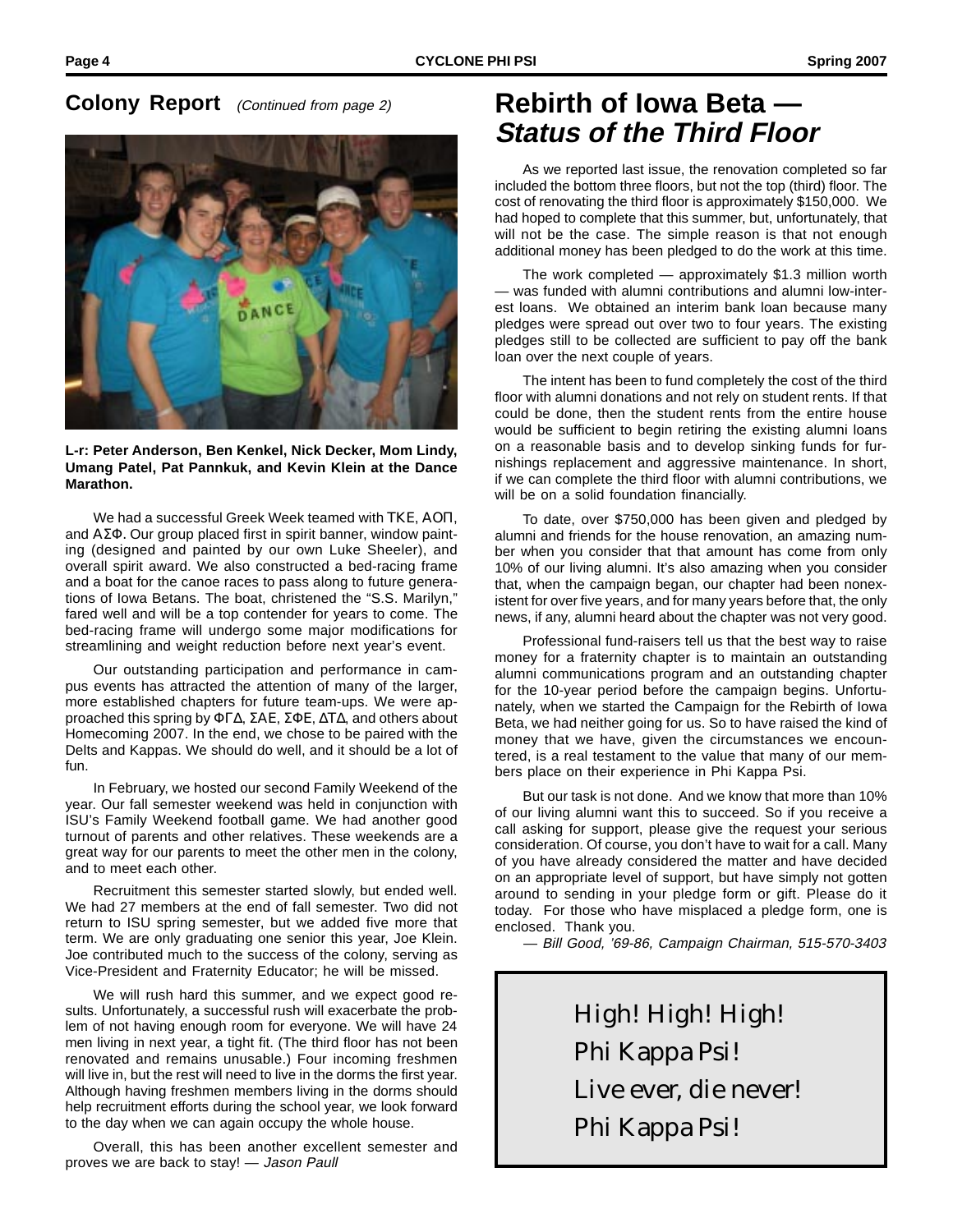## **Spotlight on Terry King, '70-896**

Continuing his climb up the ladder of academia, Iowa Betan Terry King has been named provost and vice president



for academic affairs at Ball State University. Ball State is a state-assisted doctoral institution located in Muncie, Indiana, and is home to more than 20,000 undergraduate and graduate students.

The provost and vice president for academic affairs is the chief academic officer and second ranking executive officer of the university. The office is responsible for providing overall leadership and direction for the academic program of the university. Those reporting to the provost include the associate and assistant provosts and the

deans of the seven academic colleges.

Terry began his appointment in July 2006, after serving nine years as dean of the college of engineering at Kansas State University — a college of 150 faculty members, 8 academic departments, and 32 academic programs at the undergraduate and graduate levels.

Before joining Kansas State, Brother King was chair of the department of chemical engineering at Iowa State. He began his professional career as a research engineer at Exxon Chemical Co. in Baton Rouge, Louisiana, in 1979, and progressed to senior engineer in 1981. In 1982, he joined the faculty at Iowa State as an assistant professor, becoming an associate professor in 1986 and a full professor in 1990.

Terry has taught at all levels of chemical engineering, and his research interests are fundamental catalysis and surface science, application of solid state nuclear magnetic resonance (NMR) to catalyst studies, catalyst applications, surface thermodynamics, and reaction engineering.

Terry earned a bachelor of science in chemical engineering at Iowa State in 1975 and a doctorate in chemical engineering at the Massachusetts Institute of Technology in 1979.

He is married to the former Kathleen Kuster (ISU Art & Art Education), a professor of art specializing in painting, drawing, and printmaking. They have two sons: Andrew (24), a computer science graduate student at Kansas State; and Jonathan (22), a chemical engineering graduate student at Cal-Berkeley.

Originally from Muscatine, Terry was a key reason that a number of men from his hometown joined the chapter in the ensuing years. While on the faculty at Iowa State, he served several years as the chapter's faculty advisor. For those who attended our chapter's 75<sup>th</sup> anniversary in the fall of 1988, you should know that Terry was in charge of organizing the wonderful banquet at the Memorial Union.

"As a student, it was not obvious to me how important fraternity life can be in the development of young men. However, during my 25 years of experience in higher education, I have seen time and time again the enormously powerful and positive impact fraternities have in the development of future leaders. For that reason, I'm delighted to see that our chapter is back at Iowa State." —Terry King

## **Founders Day 2007**

On February 22, 2007, a small but spirited crowd enjoyed Founders Day at the Hotel Fort Des Moines. We all got the chance to sing "Noble Fraternity" at the beginning of the banquet and stand in a circle to sing "Amici" at the end — not unlike chapter meetings of old.

The highlight of the evening was a presentation by Elliott Smith on the life and times of Nile Kinnick. Elliott is the Executive Director of the Iowa Business Council and a member of the Iowa Alpha Chapter. Over the years, Elliott has had a real interest in Nile Kinnick, and he shared many insights into this Iowa legend. For those who have been away from the state of Iowa too long, Nile Kinnick was a Phi Psi at the University of Iowa, where he played football and became the only Heisman Trophy award winner from this state. Shortly after graduation, he was killed in World War II. Not only is the football stadium named after him, but he is probably the most famous alumnus from the University of Iowa.

The Central Iowa Alumni Association continues to plan social events throughout the year. You should take advantage of these if you live in central Iowa. If you do not receive mailings about our activities, get in touch with Mark Easler at easlerm@nationwide.com or at 515-205-6212.

### **Obituaries**

**Lawrence E. Coyle, '33-220**, passed away January 2, 2000, according to a note received at the alumni office. Larry was born December 4, 1912. (Additional information taken from Social Security records.)

**Rollin F. Schiefelbein, '41-307**, passed away January 22, 2007, at the age of 85. Born on August 11, 1921, he had resided in Houston, Texas, since 1971. He also summered in Rehoboth Beach, Deleware. During World War II, Rollin was an officer in the Naval Air Corps. He worked as a chemical engineer for Exxon for 42 years in New York, Brussels, and Houston, before retiring in 1984. He was a member of the American Institute of Chemical Engineers. He is survived by his wife of 61 years, Ursula Gonder Schiefelbein; two daughters, Gail Bacal and Tina Georgeou; two grandchildren, Matthew Bacal and Lauren Georgeou; and by a sister, Beth Latsis. Tina notified the alumni office of her father's death, noting, "He was a proud and devoted member of your fraternity."

**Ralph E. Russell, Jr., '41-312**, died on April 26, 1991, according to a note received at the alumni office. Ralph lived in Long Beach, California. He was born February 8, 1921.

**George L. Friedl, '45-456**, died of a stroke at Trinity Medical Center in Rock Island, Illinois, on March 23, 2007. George was a resident of Moline, Illinois. He was buried in the National Cemetery, Arsenal Island, where members of American Legion Post 246 presented military honors. He was born May 24, 1925, in Waterloo, Iowa., the son of Edward and Gertrude Martin Friedl and the brother of Virginia Friedl Scott. He served with honors in the US Army as a private first class and first lieutenant during World War II, fighting in the New Guinea Campaign. On June 19, 1948, he married his childhood sweetheart, Marjorie Bodholdt Lund. George was a high school basketball forward, an All-State football halfback, and the baseball pitcher who initiated West Waterloo High School's baseball program. George exemplified an athletic excellence surpassed only, perhaps, by the drive, dedication, and leadership with which his teammates were inspired. Better known as "Crash, the Corn State Terror," this Cyclone letterman pursued his athletic passion even during wartime — whether boxing with army buddies or pitching with the likes of Hall of Famer Early Wynn. From his teens on,